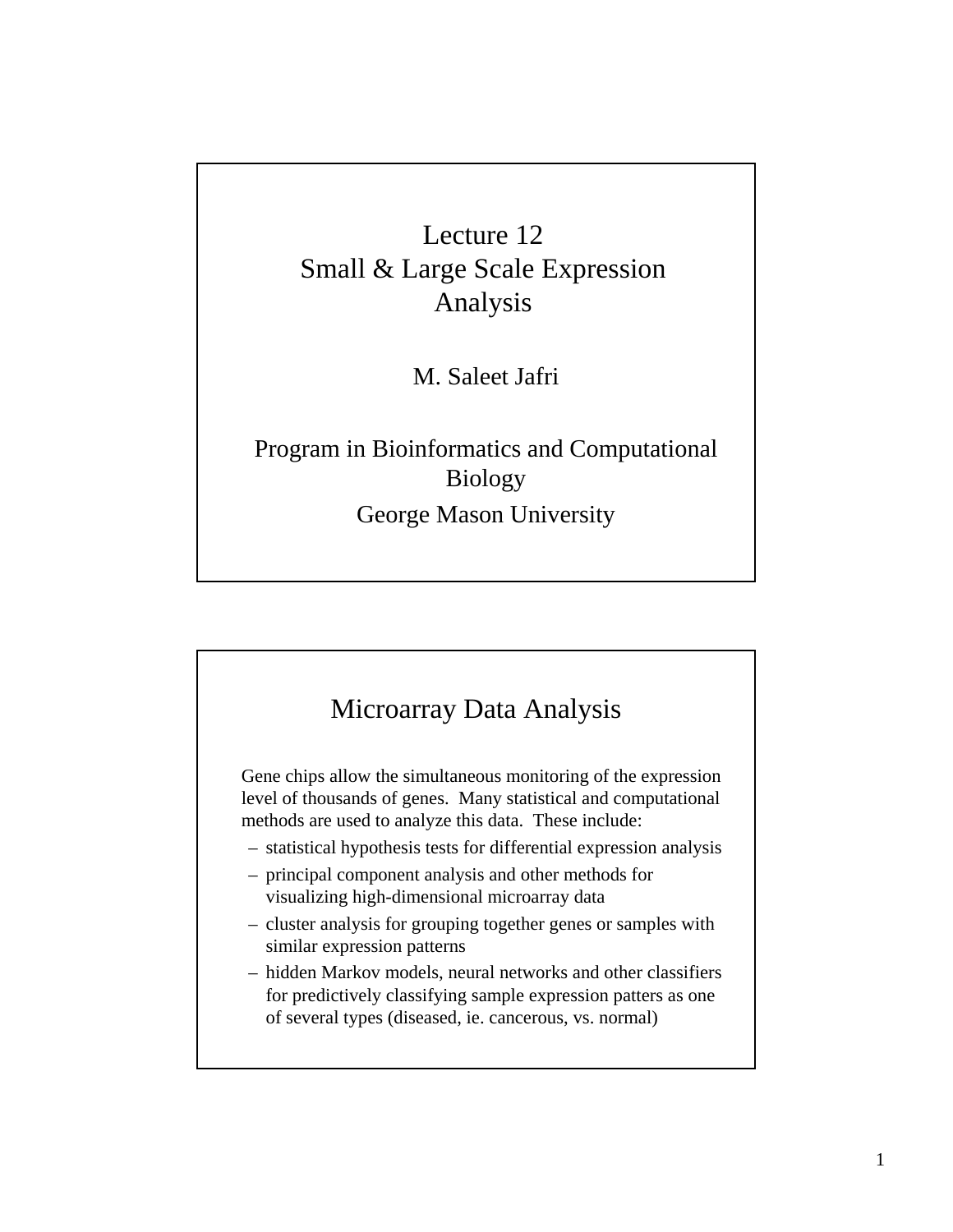# What is Microarray Data?

In spite of the ability to allow us to simultaneously monitor the expression of thousands of genes, there are some liabilities with micorarray data. Each micorarray is very expensive, the statistical reproducibility of the data is relatively poor, and there are a lot of genes and complex interactions in the genome.

Microarray data is often arranged in an *n* x *m* matrix **M** with rows for the n genes and columns for the m biological samples in which gene expression has been monitored. Hence,  $m_{ij}$  is the expression level of gene *i* in sample *j*. A row **e***<sup>i</sup>* is the *gene expression pattern* of gene *i* over all the samples. A column **s***<sup>j</sup>* is the expression level of all genes in a sample *j* and is called the *sample expression pattern*.

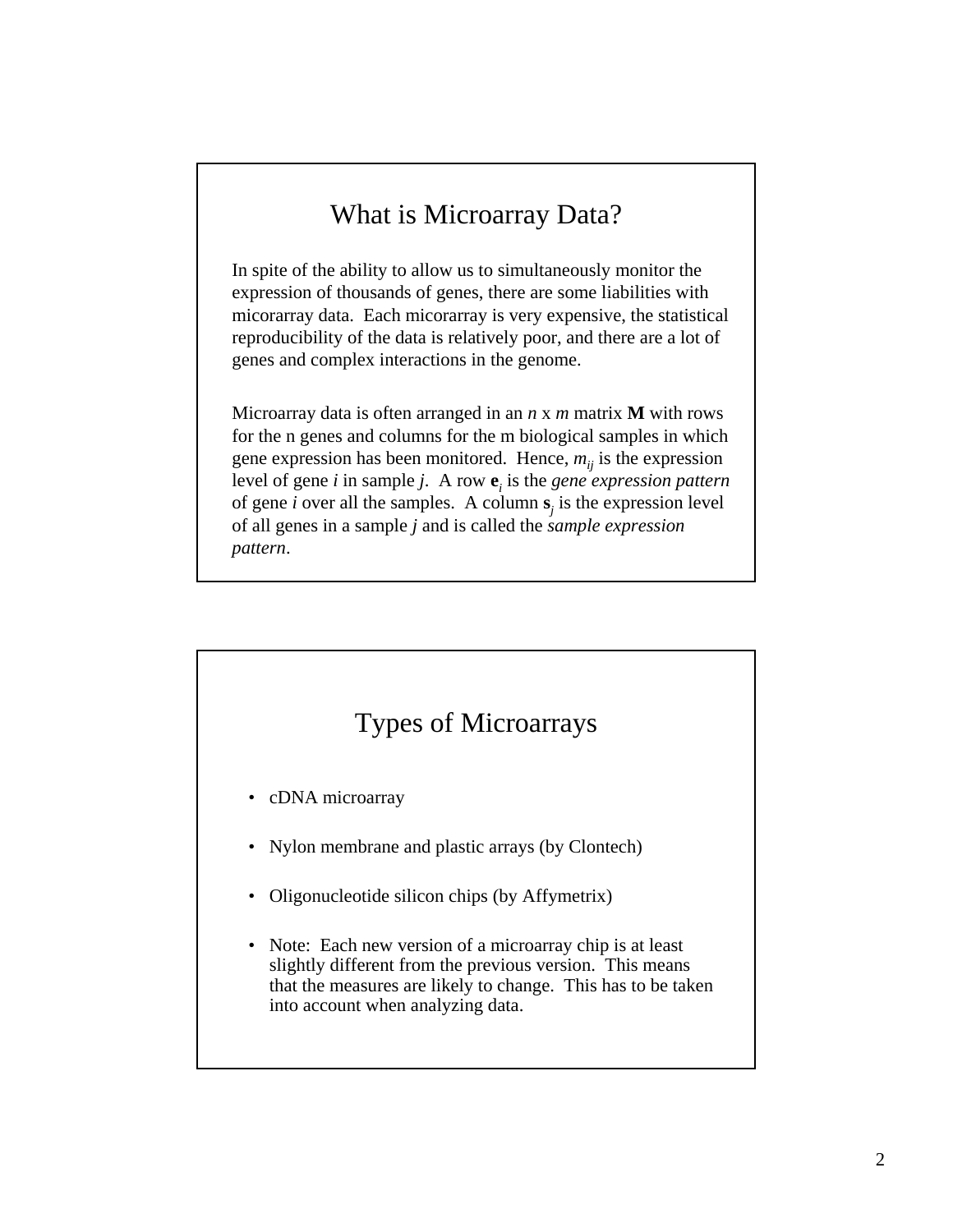#### cDNA Microarray

- The expression level  $e_{ij}$  of a gene  $i$  in sample  $j$  is expressed as a log ratio,  $log(r_i/g_i)$ , of the log of its actual expression level  $r_{ij}$  in this sample over its expression level  $g_i$  in a control.
- When this data is visualized  $e_{ij}$  is color coded to a mixture of red  $(r_{ij} \gg g_i)$  and green  $(r_{ij} \ll g_i)$  and a mixture in between.

# Nylon Membrane and Plastic Arrays (by Clontech)

- A raw intensity and a background value are measured for each gene.
- The analyst is free to choose the raw intensity or can adjust it by subtracting the background intensity.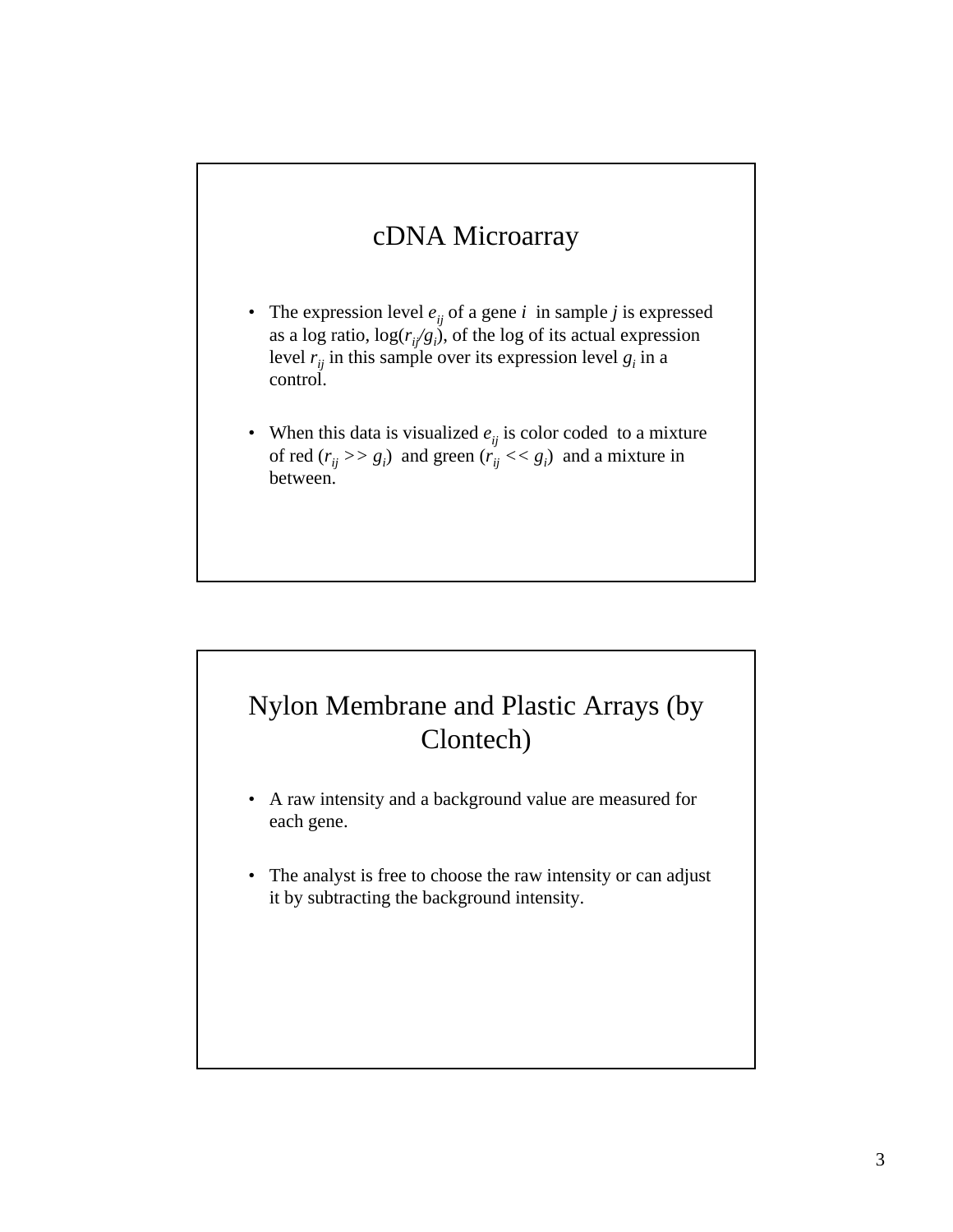# Oligonucleotide Silicon Chips (by Affymetrix)

- These arrays produce a variety of numbers derived from 16- 20 pairs of perfect match (PM) and mismatch (MM) probes.
- There are several statistics related to gene expression that can be derived from this data. The most commonly used one is the *average difference* (AVD), which is derived from the differences of PM-MM in the 16-20 probe pairs.
- The next most commonly used method is the *log absolute value* (LAV), which comes from the ratios PM/MM in the probe pairs.
- Note: The Affymetrix gene-chip software has a absent/present call for each gene on a chip. According to Jagota, the method is complex and arbitrary so they usually ignore it.

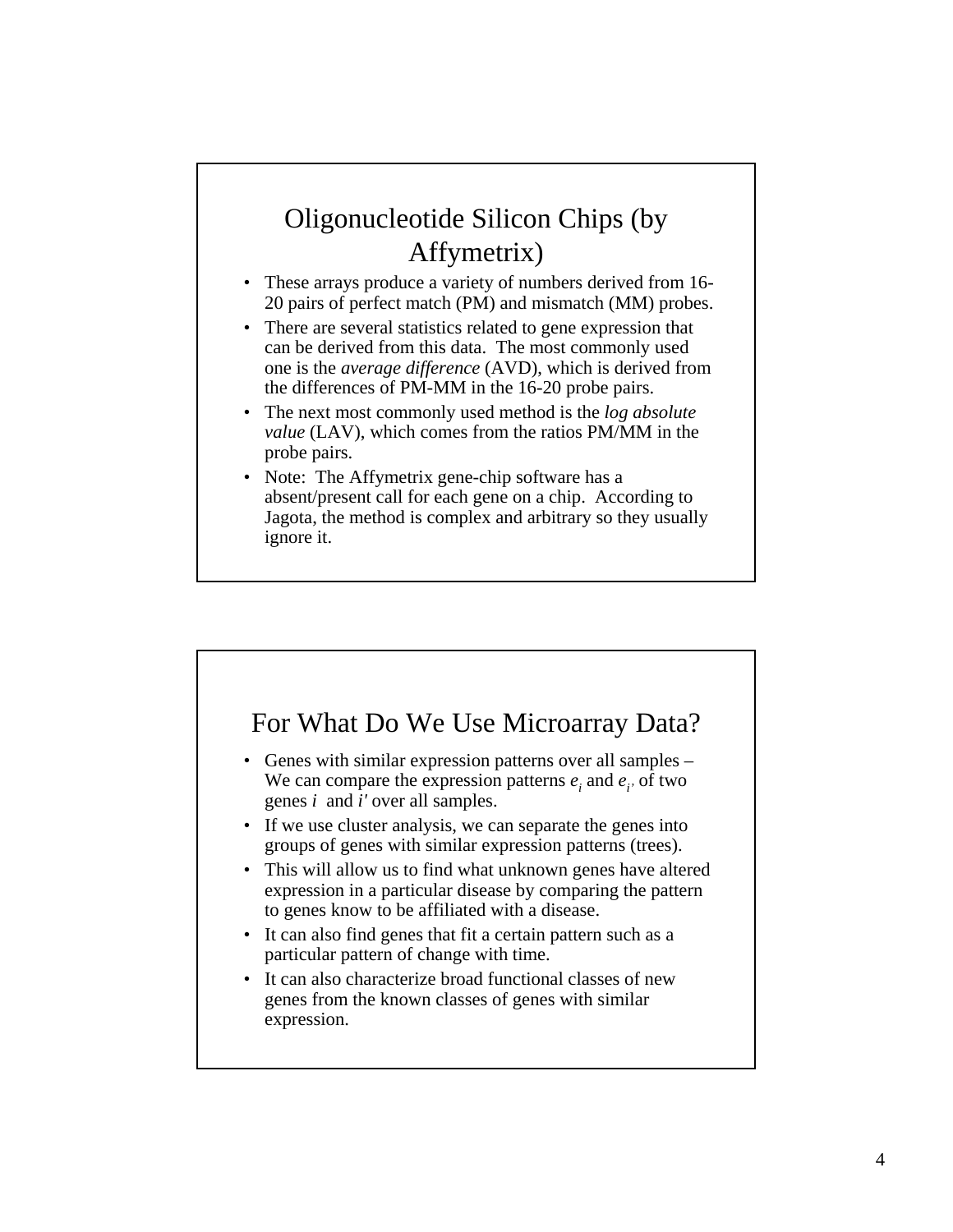# For What Do We Use Microarray Data?

- Genes with unusual expression levels in a sample In contrast to standard statistical methods where we ignore outliers, here outliers might have particular importance. Hence, we look for genes whose expression levels are very different from the others.
- Genes whose expression levels vary across samples We can compare gene expression levels of a particular gene or set of genes in different samples. This can be used to look compare normal and diseased tissues or diseased tissue before and after treatment.



- Samples that have similar expression patterns We might want to compare the expression patters of all genes between two samples. We might cluster the genes into gene with similar expression patterns to help with the comparison. This can be used to look compare normal and diseased tissues or diseased tissue before and after treatment.
- Tissues that might be cancerous (diseased) We can take the gene expression pattern of sample and compare it to library expression patterns that indicate diseased or not diseased tissue.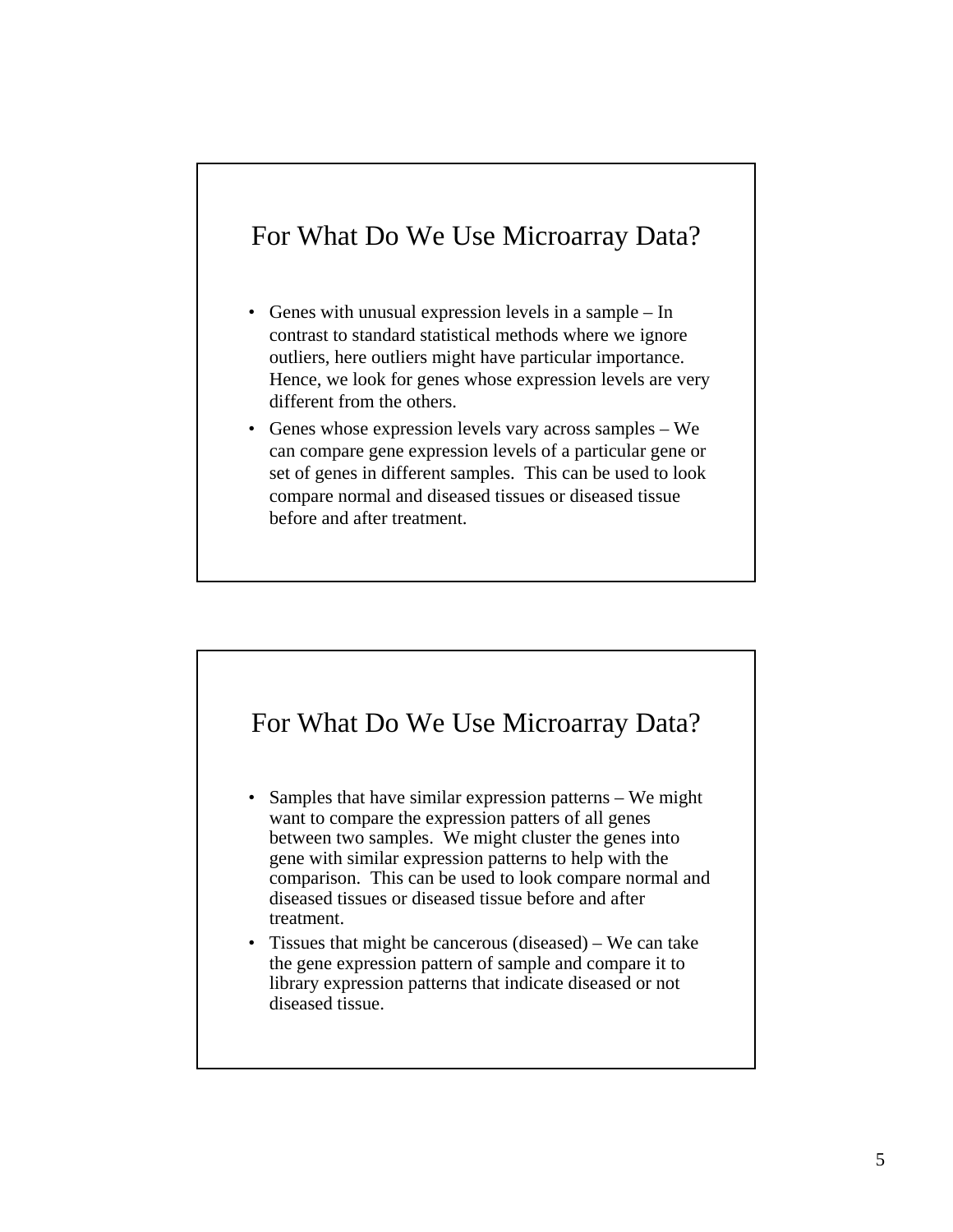# Statistical Methods Can Help

- Experimental Design Since using microarrays is costly and time consuming, we want to design experiments to use the minimal number of micorarrays that will give a statistically significant result.
- Data Pre-processing It is sometimes useful to preprocess the data prior to visualization. An example of this is the log ratio mentioned earlier. It is often necessary to rescale data from different microarrays so that they can be compared. This is due to variation in chip to chip intensity. Another type of preprocessing is subtracting the mean and dividing by the variance.

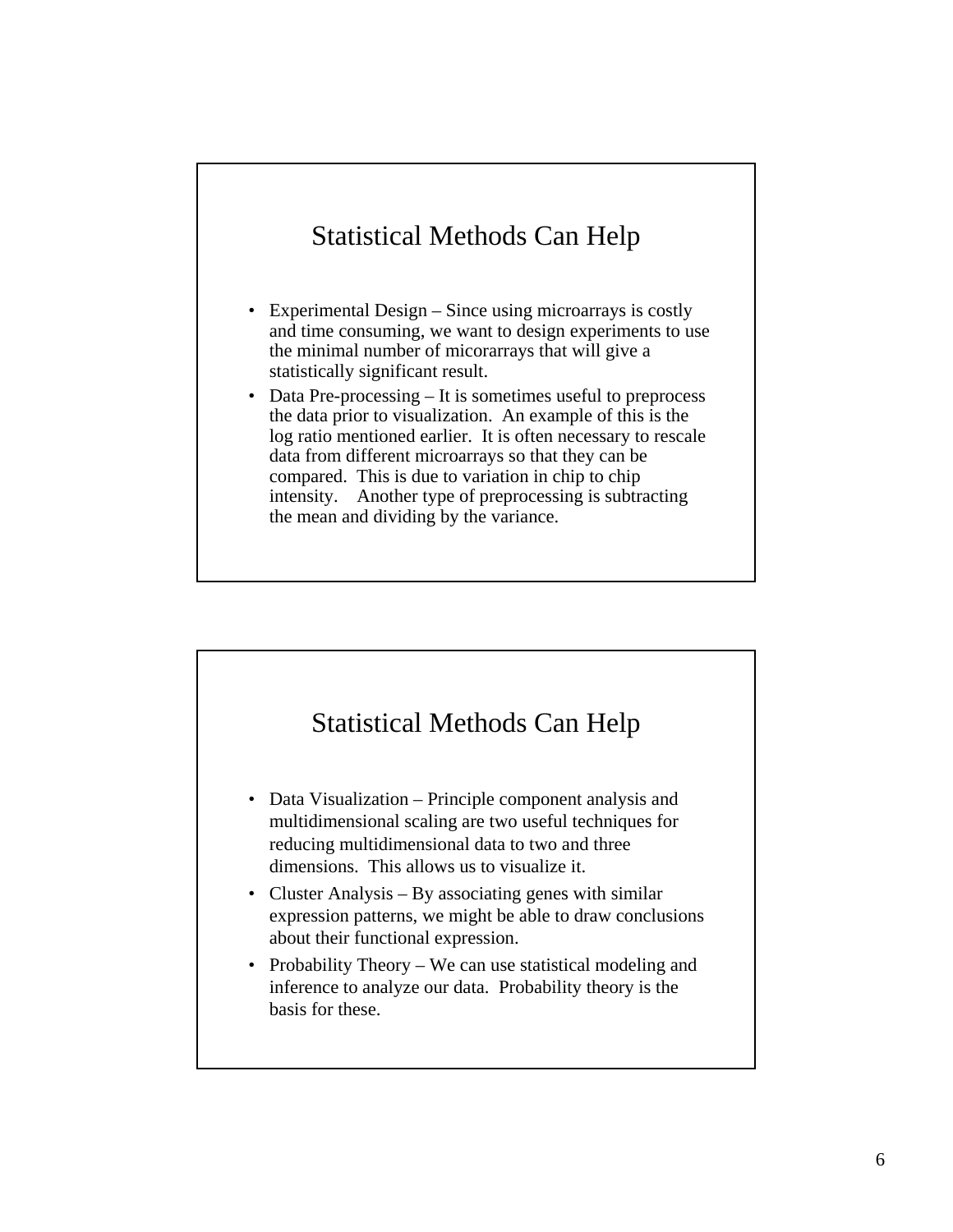# Statistical Methods Can Help

- Statistical Inference This is the formulation and statistical testing of a hypothesis and alternative hypothesis.
- Classifiers for the Data We can construct classes from data, such a diseased vs. non-diseased tissue. We can build a model (such as a hidden Markov model) that fits know data for the different classes. This can then be used to classify previously unclassified data.

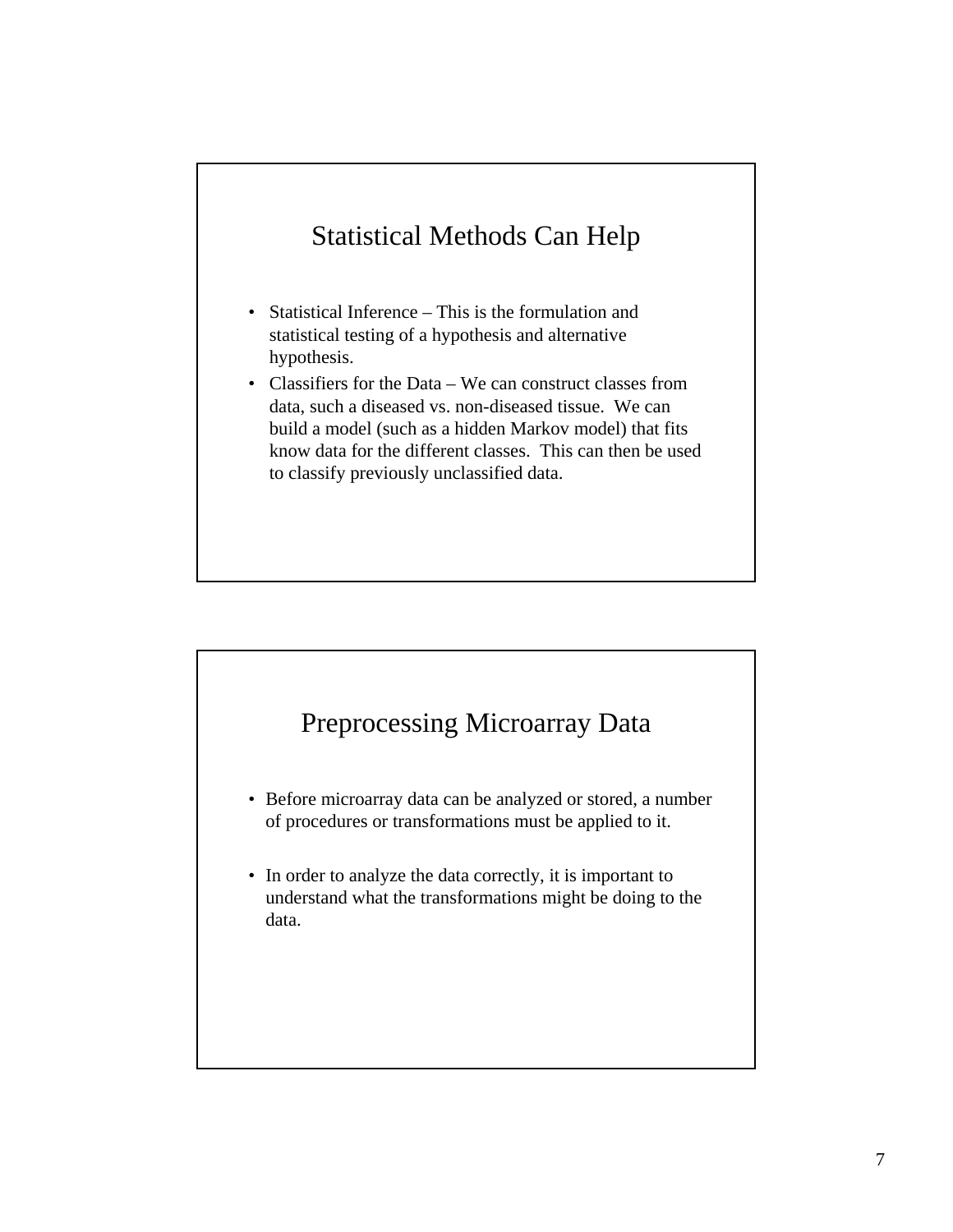# Preprocessing Microarray Data

- Ratioing the data
- Log-tranforming ratioed data
- Alternative to ratioing the data
- Differencing the data
- Scaling data across chips to account for chip-to-chip difference
- Zero-centering a gene on a sample expression pattern
- Weighting the components of a gene or sample expression pattern differently
- Handling missing data
- Variation filtering expression patterns
- Discretizing expression data

# Ratioing the data

- This is the most popular transformation.
- The expression level eij of a gene i in sample j is expressed as a ratio,  $(r_{ij}/g_i)$ , of its actual expression level  $r_{ij}$  in this sample over its expression level gi in a control.
- This tells us the level of under- or over- expression of a gene i in the sample j.
- If the control value  $g_i$  is very small, it can make the ratio very big.
- This can skew results incorrectly.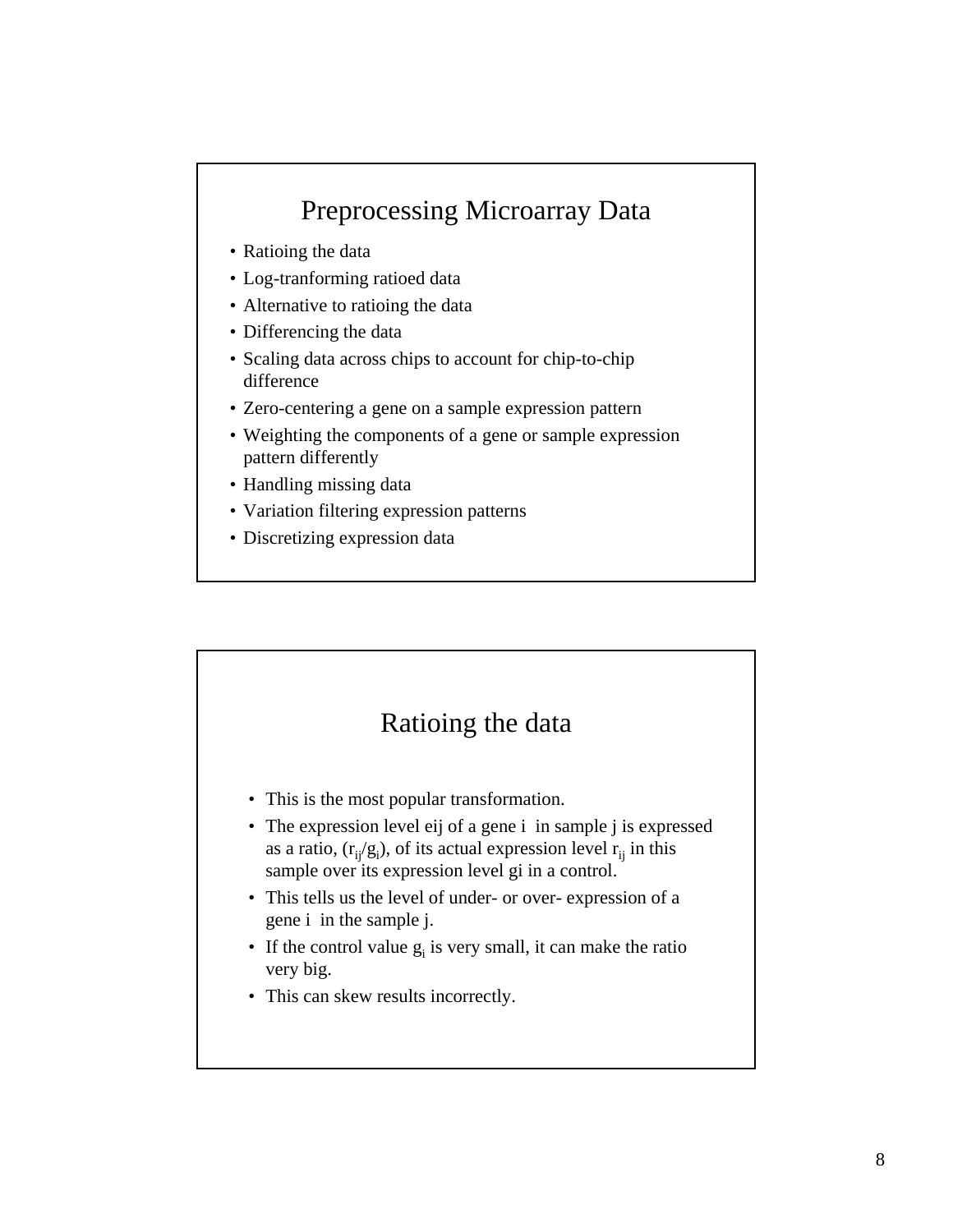# Log-tranforming ratioed data

- This is also a popular transformation.
- The expression level  $e_{ii}$  of a gene i in sample j is expressed as a log ratio,  $log(r_{ij}/g_i)$ , of the log of its actual expression level  $r_{ij}$  in this sample over its expression level  $g_i$  in a control.
- This will suppress outliers caused when the control value  $g_i$ is very small.
- However, it creates a new outlier when  $r_{ij}$  is very small.

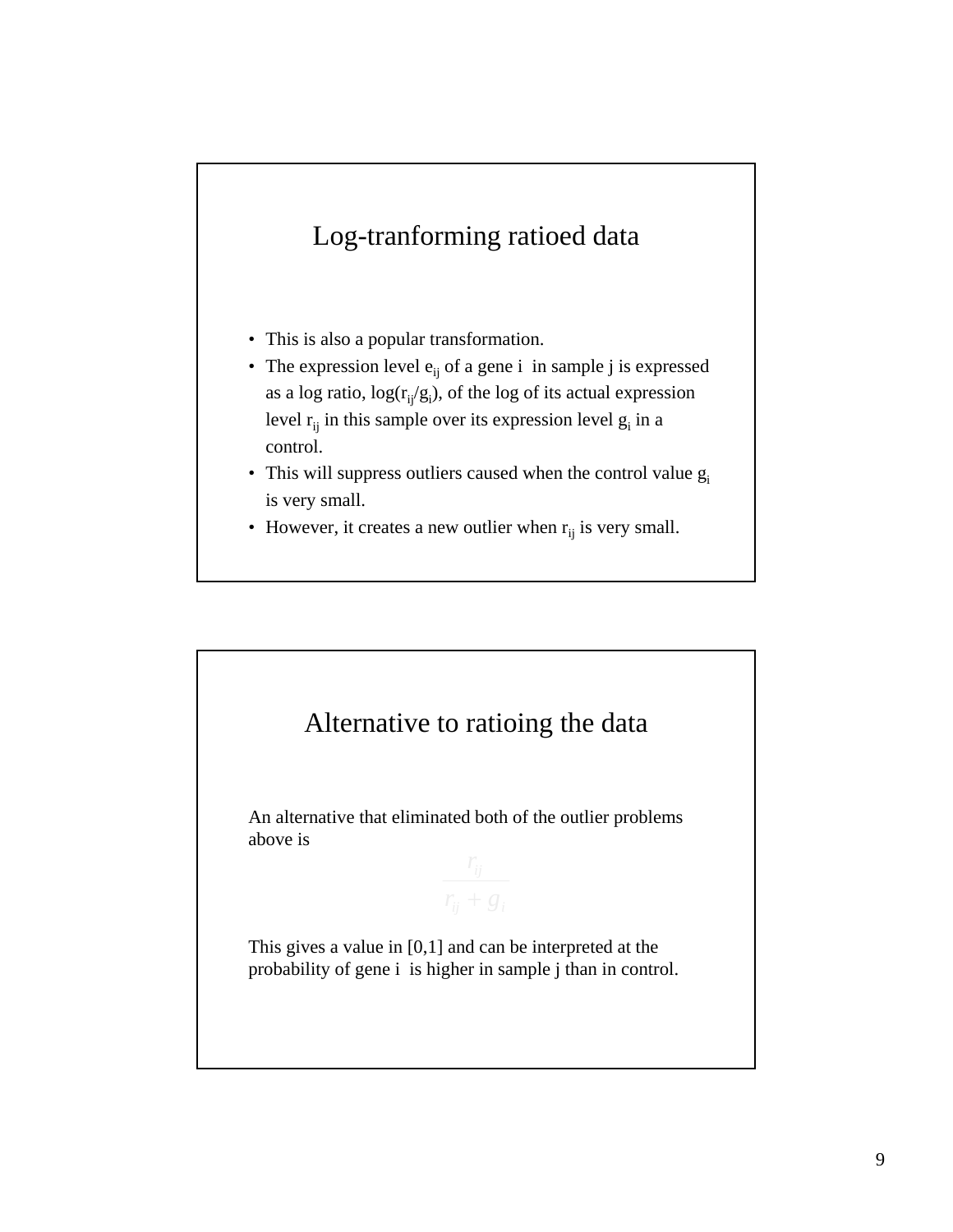# Differencing the data

- Another transformation is to difference the data ie.  $r_{ij} g_i$ .
- This is not really appropriate in our previous context.
- However, this is used by Affymetrix in a different context.
- In their data  $r_{ij}$  is the strength of the match of the target *i* to a specific probe  $j$  and  $g_i$  is he strength of the match of the target *i* to a control for this probe.

# Scaling data across chips to account for chip-to-chip difference

- As mentioned previously, different chips might display different intensities.
- When comparing different chips the data might need to be scaled so that they are on the same scale.
- Alternatively, they can be normalized so that they are between [0,1] and compared.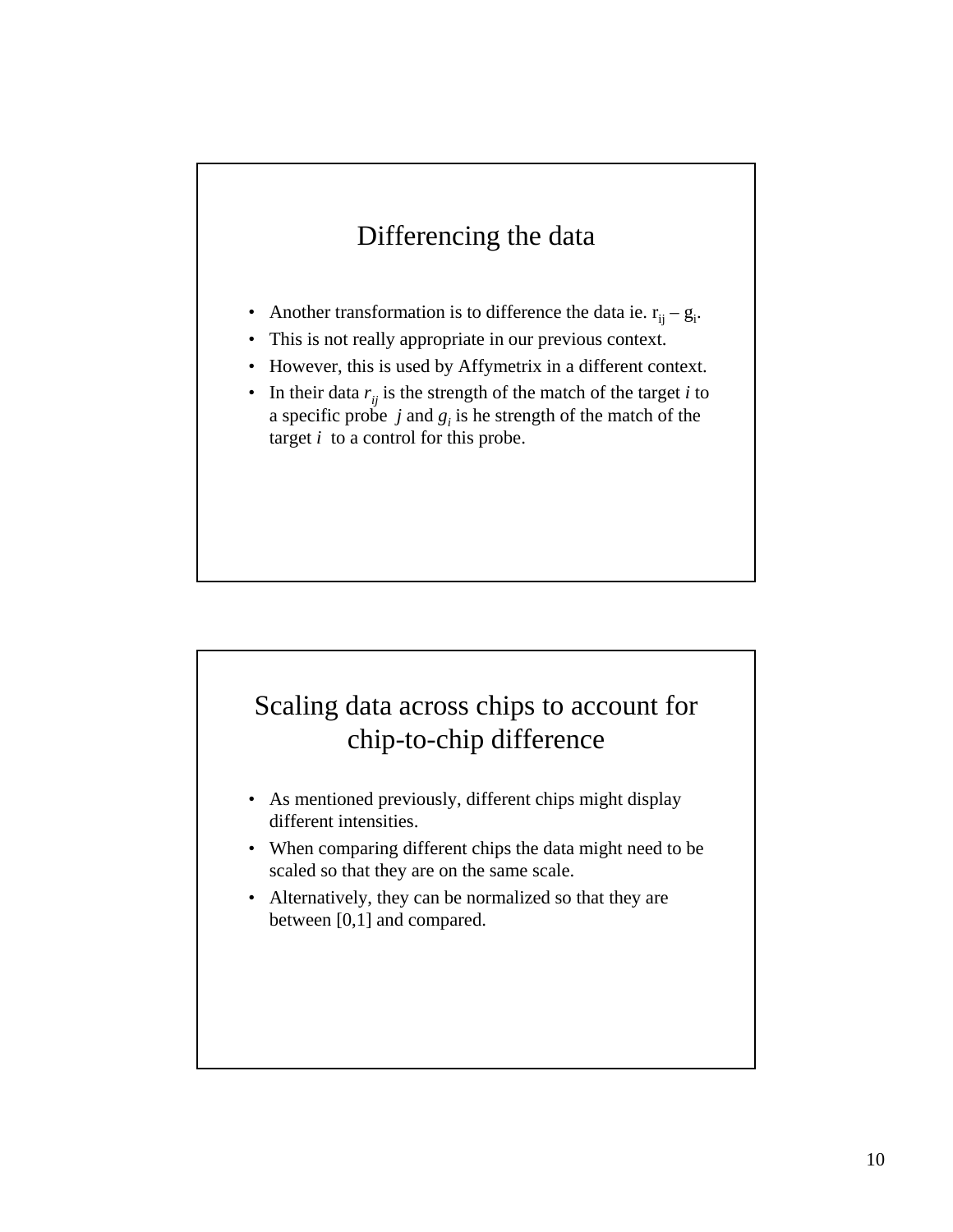# Zero-centering a gene on a sample expression pattern

This in effect the same as subtracting the mean expression pattern.

Suppose that  $\bf{x}$  is an expression pattern for a particular gene  $g_i$ whose components are log-ratios. Let where is the 'average expression pattern' or control. Then **x** indicates whether the gene  $g_i$  is induced or repressed relative to control. (Remember the **x**'s are vectors).

Subtracting the mean expression pattern and dividing by the standard deviation can accomplish this.

(Remember the **x**'s are vectors).



If we have a matrix of weights  $W = diag(w_1,...,w_n)$ , we can weight the expression patterns by

#### $\mathbf{x}_w = \mathbf{W}\mathbf{x}$

In this way, we can weight the contributions from different genes differently.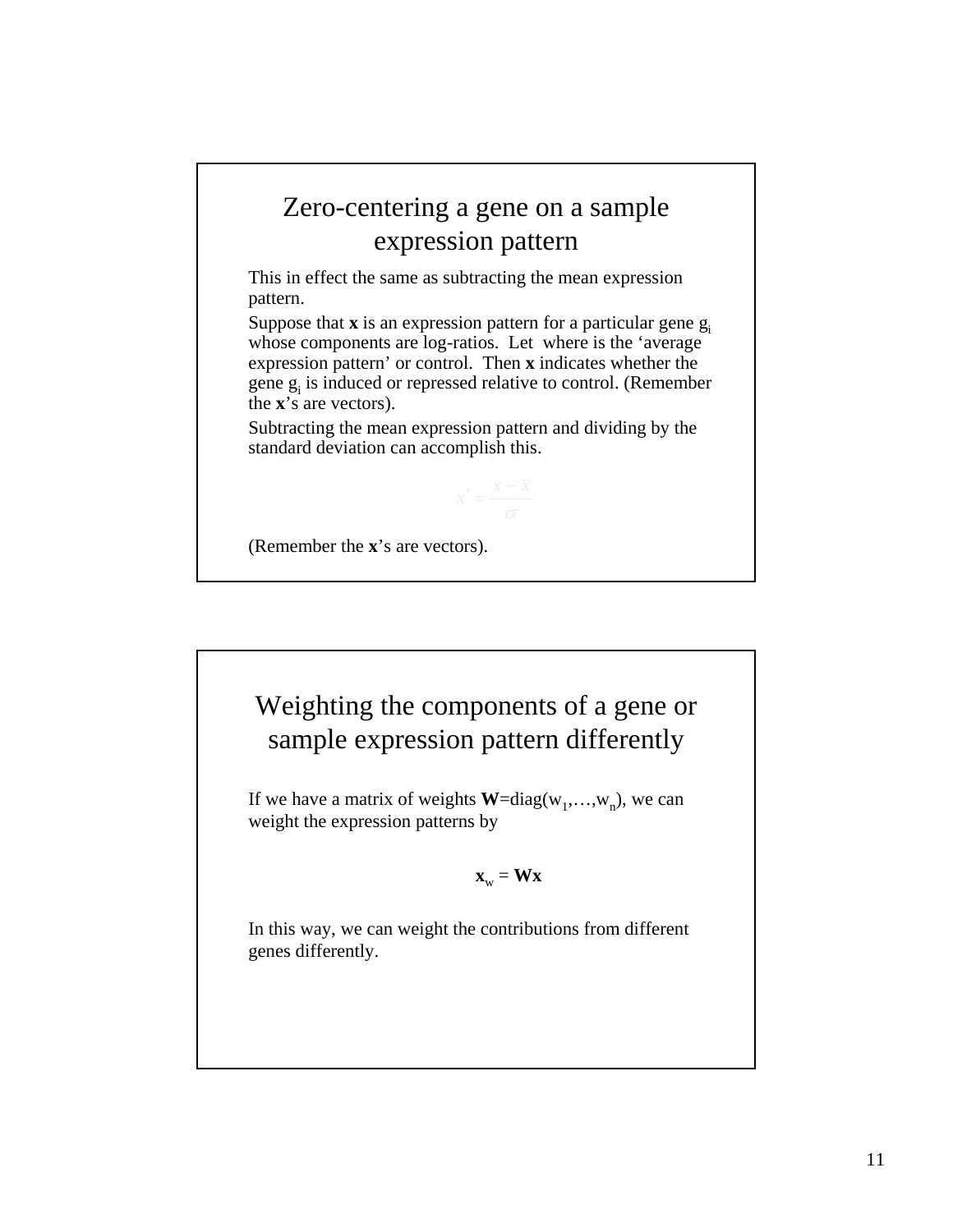# Handling missing data

- Sometimes components of an expression pattern **x** are missing.
- To fix this, the missing values can be replaced by the mean over the non-missing values in **x**.

# Variation filtering expression patterns

- When we are performing cluster analysis on gene or sample expression patterns, patterns with low variance will all seem sufficiently similar to each other and might form a cluster.
- This cluster will probably not reflect any interesting result.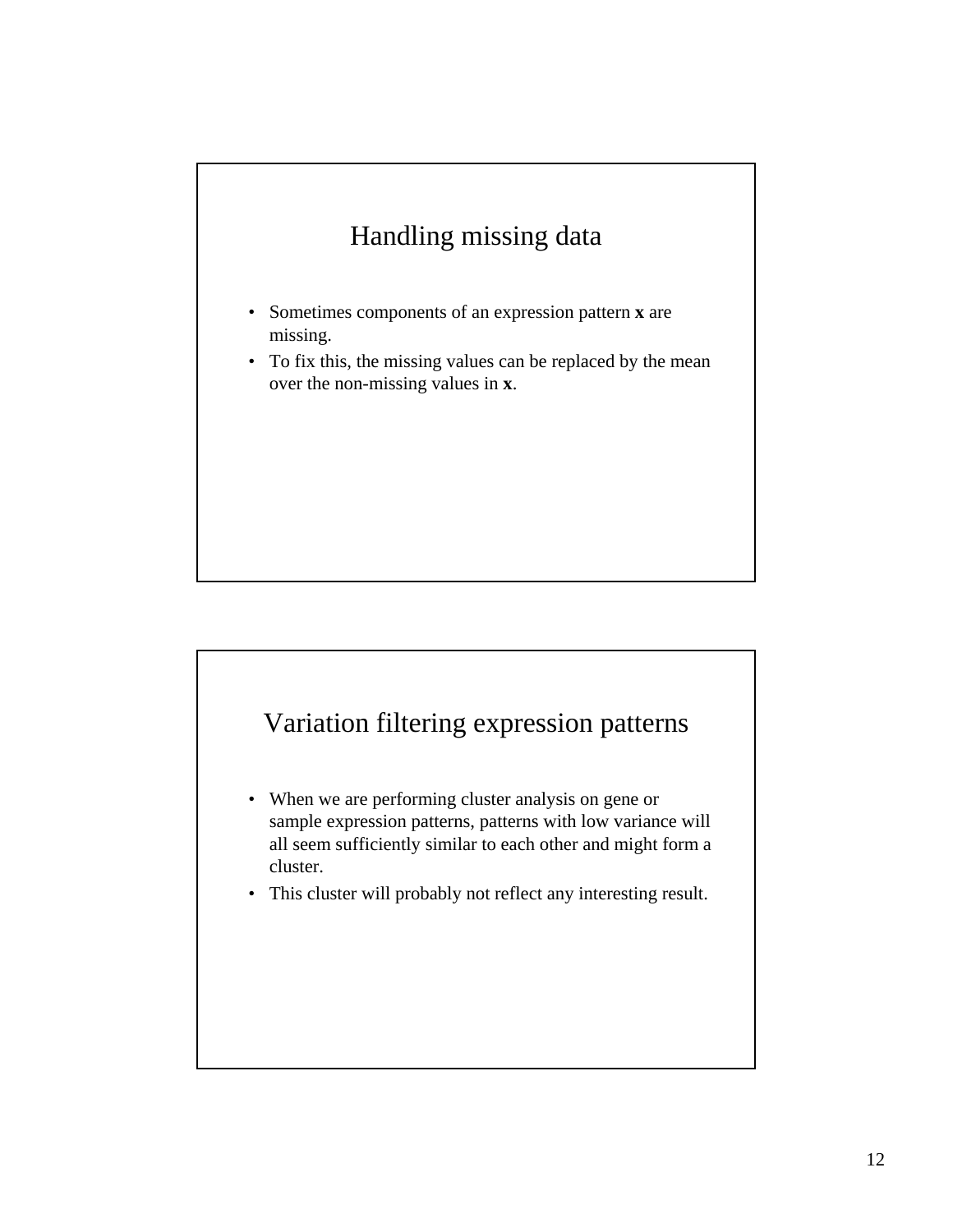# Discretizing expression data

Sometimes we might want to convert gene or sample expression pattern into discrete values. For example, if we have log-ratio, we may want to simply look at whether something is up- or down-regulated. To do this, we can do the following:

In this case  $+1$  would indicate up-regulation, 0 would indicate no change and –1 would indicate down-regulation.

# Measuring Dissimilarity of Expression Data

- We might want to compare two or more gene or sample expression patterns.
- This might be used to differentiate between diseased and normal cells or finding out the genetic similarity of tissues.
- To do this we need a *distance metric* or a *dissimilarity measure*.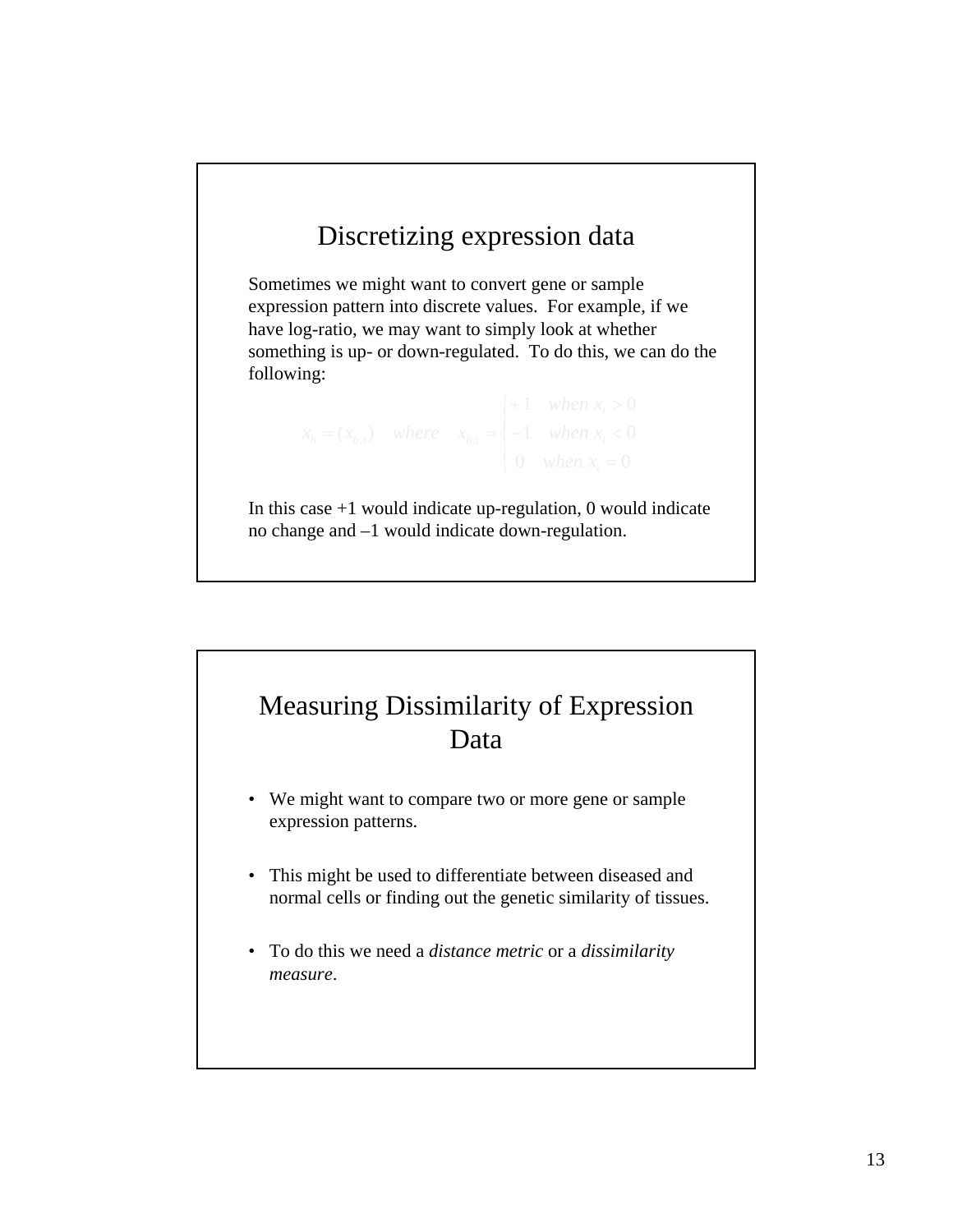

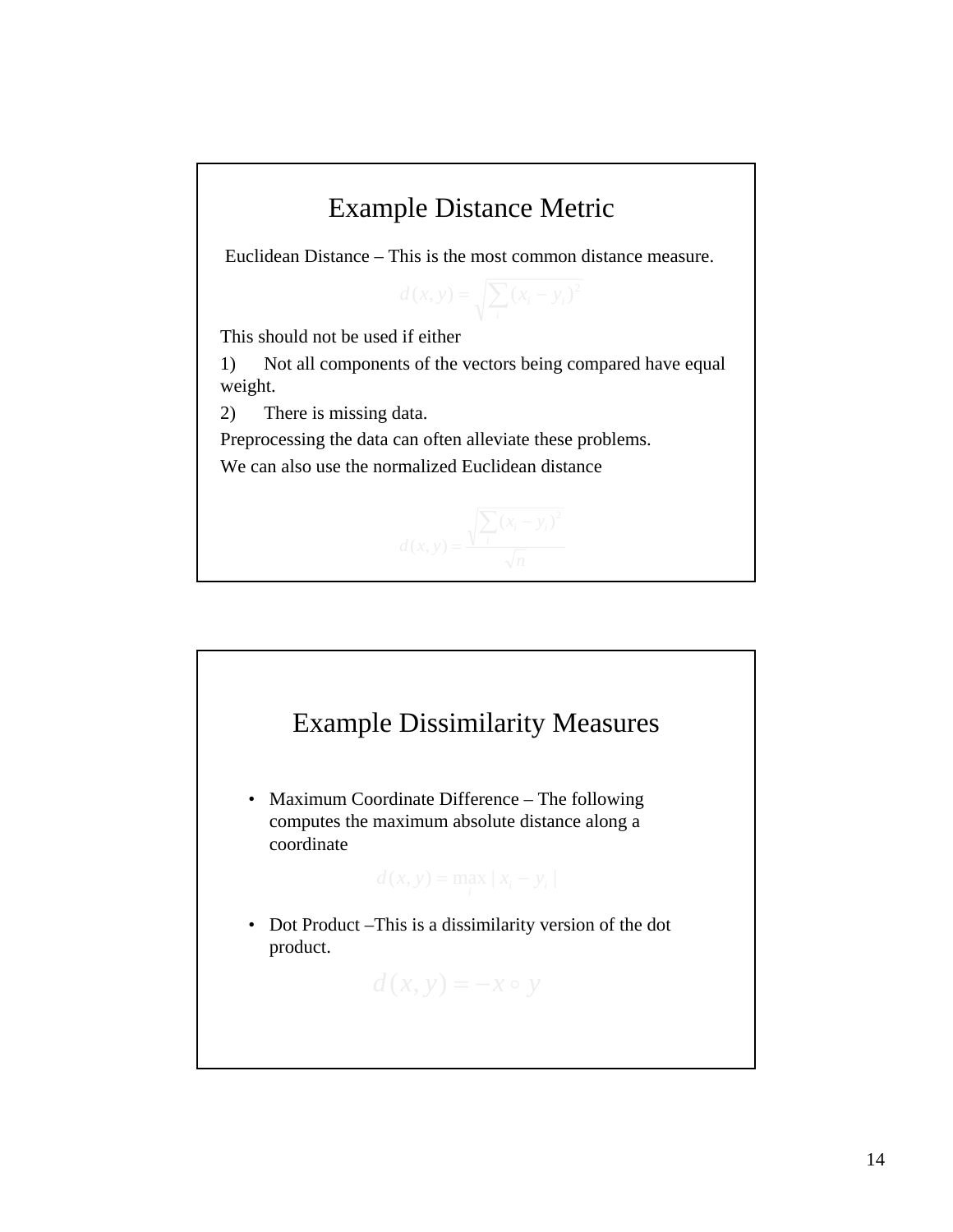

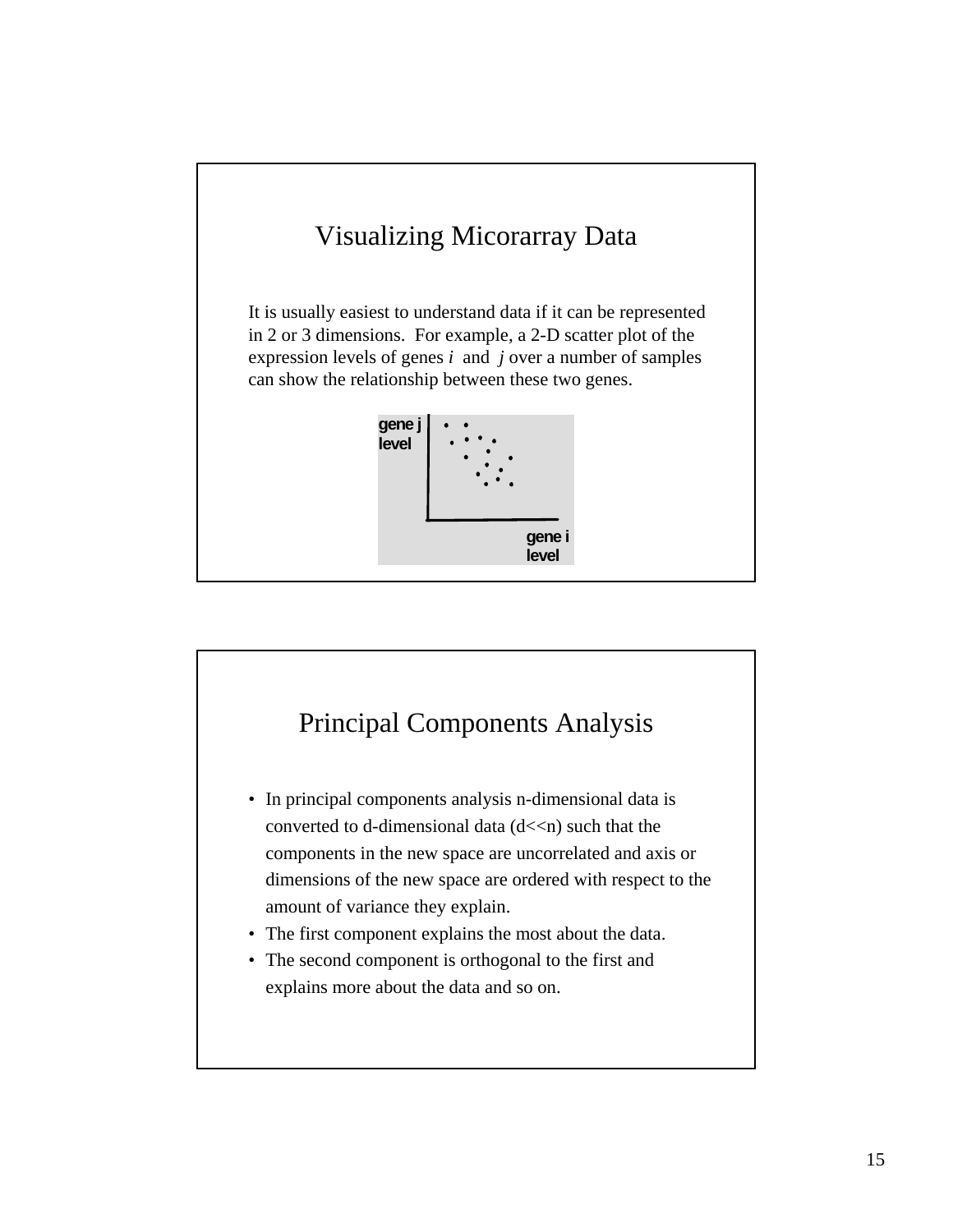

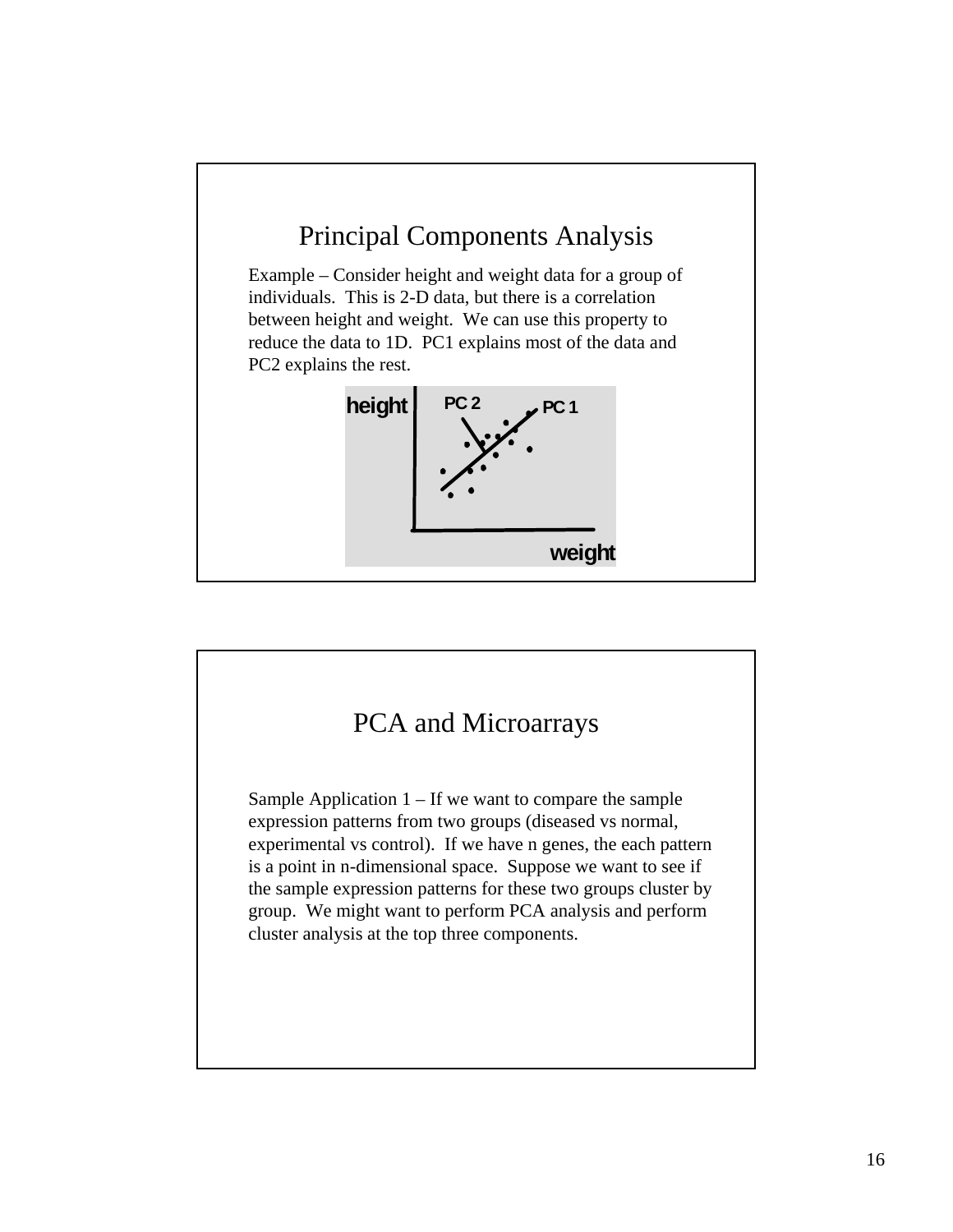# PCA and Microarrays

Sample Application  $2 - On$  gene chips (such as the one made by Affymetrix), the same gene occupies multiple cells. In theory, the expression level of all cells with the same gene should be perfectly correlated. However, in practice, this is often not the case due to imperfections in the technology or hybridization of the sequence fragment to other genes in the target.

#### PCA and Microarrays

PCA allows us to see how good the correlation among these cells is. To use PCA, we would hybridize k different samples on the same chip. For each sample, the expression levels of a gene x in the n cells is an n-dimensional vector. Hence, there are k points in n-dimensional space. Using PCA, if most of the variance is explained by the first principal component, the effective dimensionality of the data is 1 and there cells are highly correlated.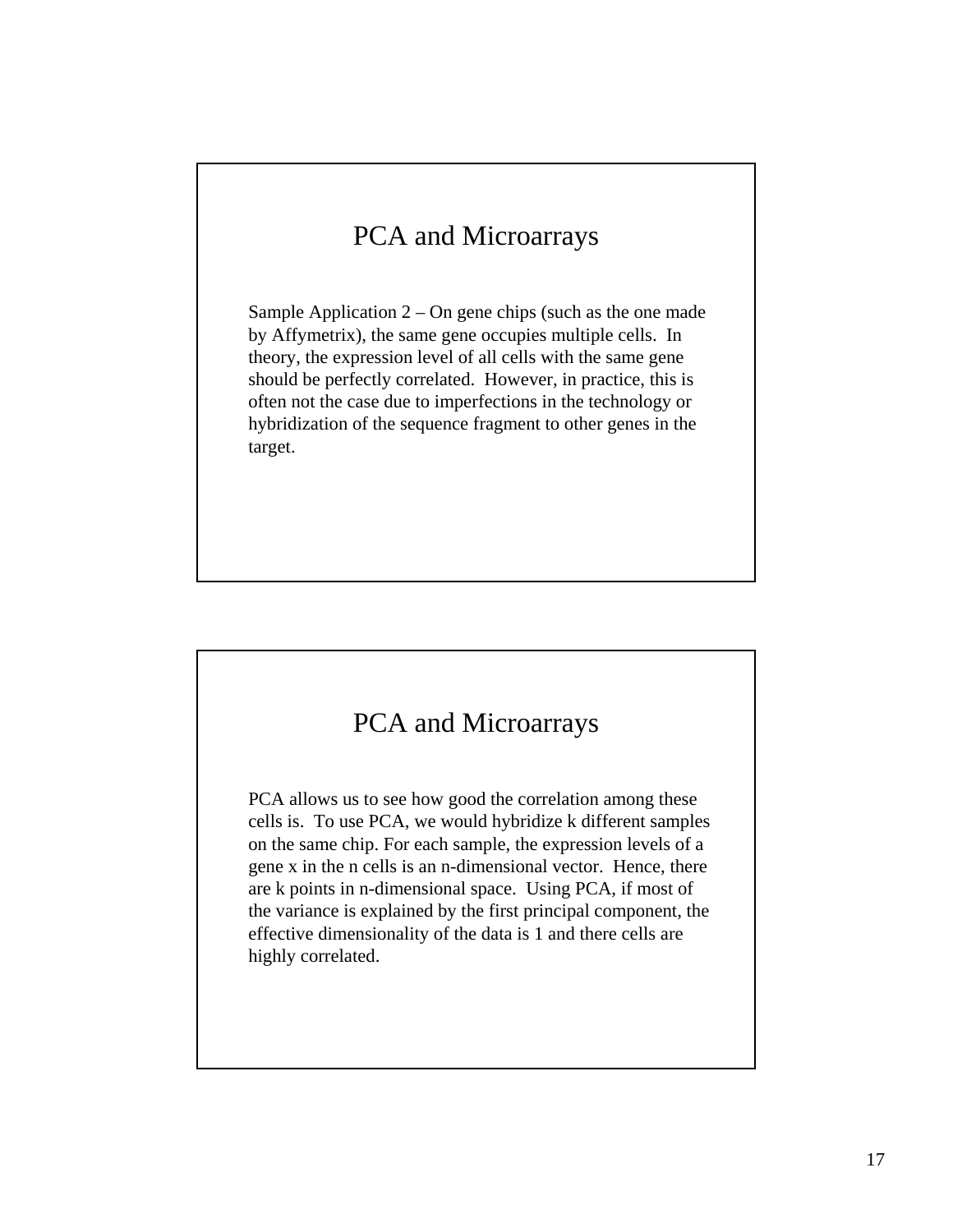# PCA Limitations

- Clustering by PCA effectively yields clusters as if the Euclidean distance metric had been used. Hence, it is possible that it might miss clusters.
- The reduction of dimensionality uses all coordinates. If only a few genes out of a thousand differ between two samples (Application 1), clustering by PCA might not yield any meaningful results.

#### Cluster Analysis of Microarray Data

Recall that microarray data can be thought of as gene expression patterns or sample expression patterns. These can be each considered to be vectors. The first thing we have to do before applying cluster analysis is to find a distance between the various expression pattern vectors. This is done using similarity/dissimilarity measures such as Euclidean distance, Mahalonobis distance, or linear correlation coefficients. Once a distance matrix is computed, the following clustering algorithms can be used. The clusters formed can differ significantly depending upon the distance measure used.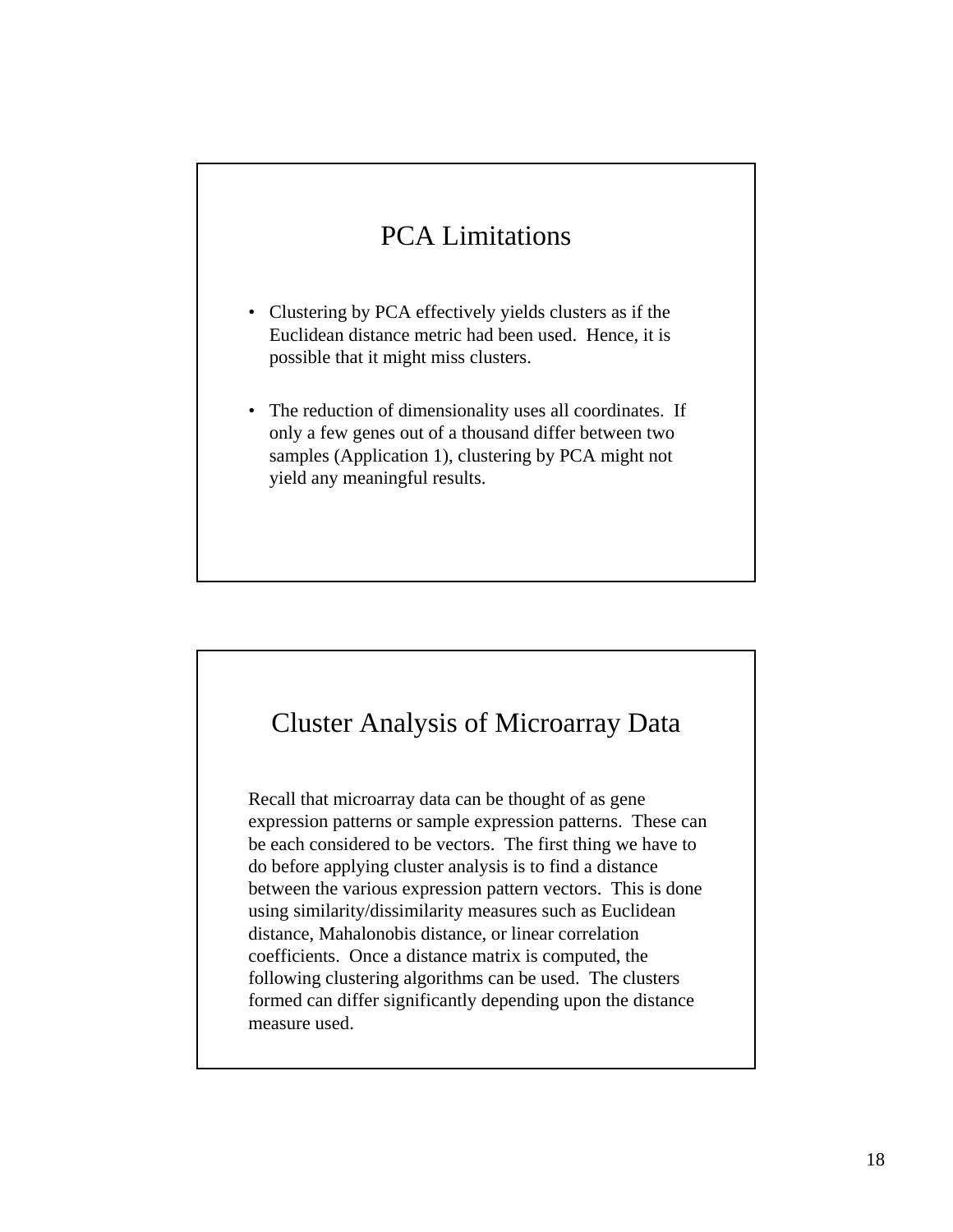#### Cluster Analysis of Microarray Data

Hierarchical Clustering – Assume each data point is in a singleton cluster.

Find the two clusters that are closest together. Combine these to form a new cluster.

Compute the distance from all clusters to the new cluster using some form of averaging.

Find the two closest clusters and repeat.

#### Cluster Analysis of Microarray Data

k-Means Clustering – An alternate method of clustering called k-means clustering, partitions the data into k clusters and finds cluster means  $\mu_i$  for each cluster. In our case, the means will be vectors also.

Usually, the number of clusters k is fixed in advance. To choose k something must be know about the data. There might be a range of possible k values.

To decide which is best, optimization of a quantity that maximizes cluster tightness ie. minimizes distances between points in a cluster.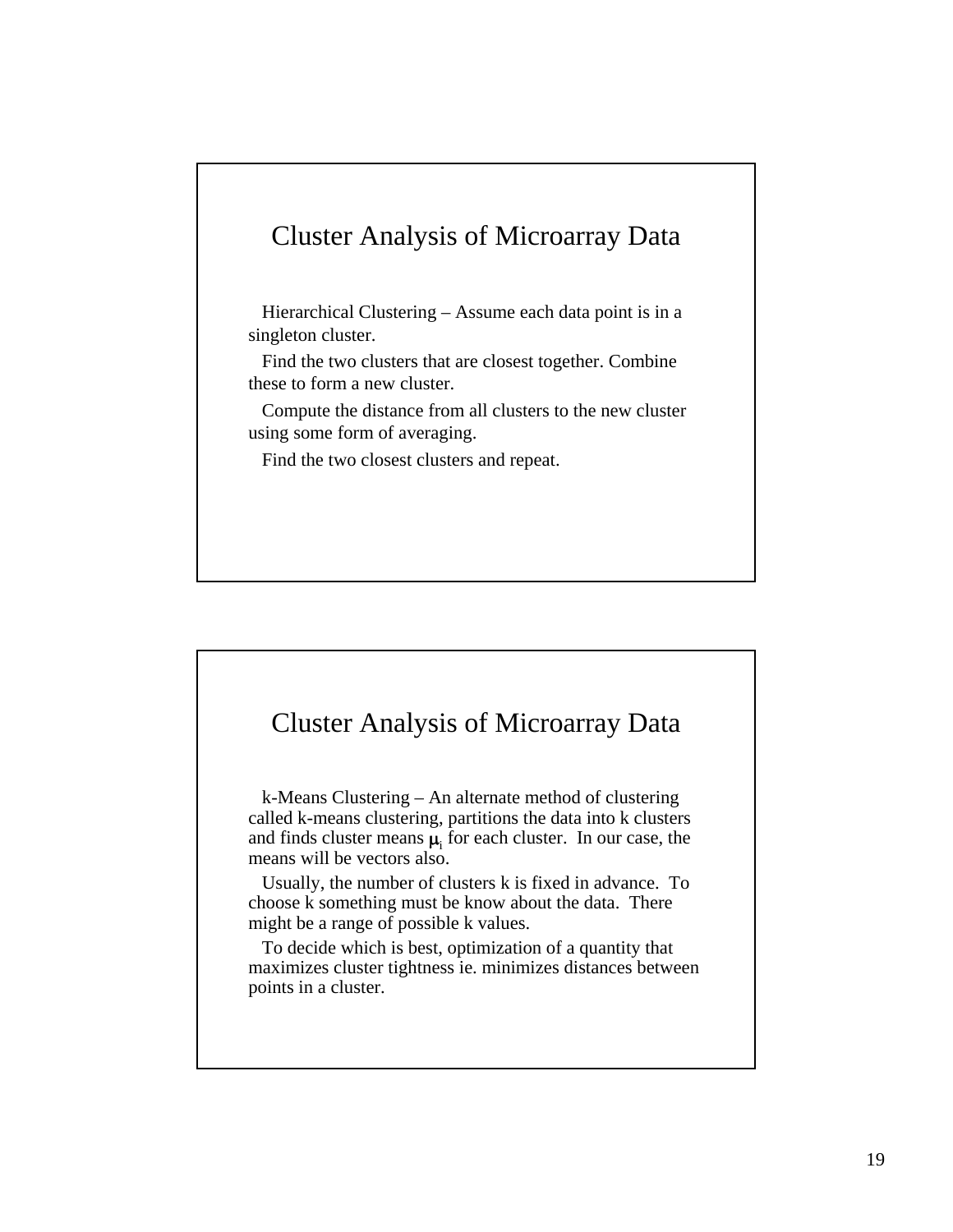#### Cluster Analysis of Microarray Data

Self-organizing Maps – This is basically an application of neural networks to microarray data. Assume that there is a 2 dimensional grid of cells and a map from a given set of expression data vectors in  $\mathbb{R}^n$ , ie, there are n nodes in the input layer and a connection neuron from each of these to each cell. Each cell (i, j) gets it own weight from n input neurons. The weight vector  $\mu_{ii}$  is the mean of the cluster associated with cell (i, j). Each data vector **d** gets mapped to the cell (i, j) that is closest to **d** using Euclidean distance.In order to train the network, the mean vectors  $\mu_{ii}$  for the cells (i, j) must be learned.

# Hidden Markov Models and Microarray Data

We can use Hidden Markov models for pattern recognition in the study of micorarray data. Suppose that we want to consider gene expression data from a tissue sample and want to know if it is control or different from the control (diseased, experimentally altered, responding to drug, etc.). Consider the gene expression data vector as a set of emissions, one for each vector coordinate. Each emission has a value that is defined by some probability distribution function. This can be continuous, or can even discrete. To make it discrete, the data should be preprocessed to indicate, up-regulation, downregulation, or no significant change.